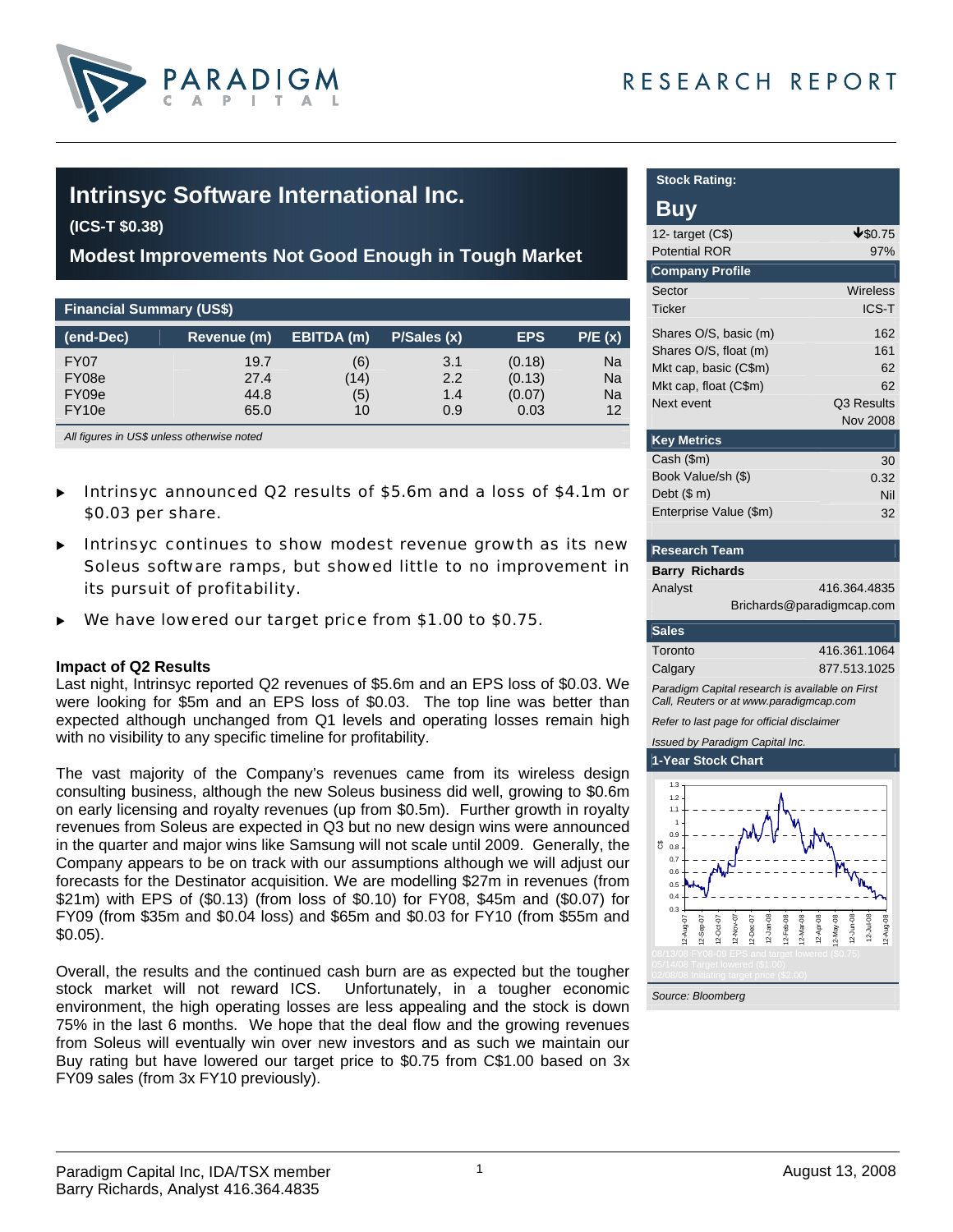

### **Q2 Results**

The Q2 results were roughly similar to Q1 results although the net losses increased thanks to an FX loss and other expenses. The following table highlights the comparison of this quarter's results with the previous quarter and from a year earlier:

| Table 1: Q2 Highlights            |          |          |          |            |            |  |  |  |
|-----------------------------------|----------|----------|----------|------------|------------|--|--|--|
|                                   |          |          |          | % Change   |            |  |  |  |
|                                   | Q2/F2008 | Q1/F2008 | Q2/F2007 | Q1/F2008   | Q2/F2007   |  |  |  |
|                                   |          |          |          |            |            |  |  |  |
| Revenue (US\$)                    | 5,566    | 5,556    | 4,513    | 0.2%       | 23.3%      |  |  |  |
| Gross Margin (%)                  | 46.9%    | 45.7%    | 51.8%    | 1.2%       | $-4.9%$    |  |  |  |
| <b>Operating Expense</b>          | 6,312    | 6.196    | 5,389    | 1.9%       | 17.1%      |  |  |  |
| Operating Income                  | (3,702)  | (3,660)  | (3,051)  | <b>NMF</b> | <b>NMF</b> |  |  |  |
| Net Income                        | (4,251)  | (3,837)  | (3,870)  | <b>NMF</b> | <b>NMF</b> |  |  |  |
| EPS - basic **                    | (\$0.03) | (\$0.03) | (S0.04)  | <b>NMF</b> | <b>NMF</b> |  |  |  |
|                                   |          |          |          |            |            |  |  |  |
| Source: Company, Paradigm Capital |          |          |          |            |            |  |  |  |
|                                   |          |          |          |            |            |  |  |  |

On the balance sheet cash was down by ~\$5.0m, pushing cash to \$30m or \$0.20 per share (down from \$35m last quarter). Receivables were up noticeably to \$6.5m (by \$1m), while payables grew by \$1m to \$4.6m. For the quarter, the total negative cashflow was \$5.2m. The company has no debt.

Other relevant metrics in the quarter include the following:

- ICS closed its acquisition of Destinator's GPS software assets slightly after quarter end.
- ICS released its Soleus software for 3G wireless networks (Soleus version 1.50). The software is expected to launch with Quanta later this year.
- Soleus 2.0 is also expected before year end.
- ICS's customer MiTAC started shipping the first Soleus enabled device (the Mio Moov 380 personal navigation device) into Taiwan.

### **Bottom Line: Adjusting Forecasts**

With the Q2 results and the subsequent to quarter end closing of the Destinator acquisition, we are adjusting our estimates for FY08, FY09 and FY10. The old and new estimates are as follows:

| Table 3: Revised Estimates        |                           |        |        |                          |        |        |  |  |
|-----------------------------------|---------------------------|--------|--------|--------------------------|--------|--------|--|--|
|                                   | <b>Previous Estimates</b> |        |        | <b>Revised Estimates</b> |        |        |  |  |
| (US\$m)                           | Q2e                       | FY08e  | FY09e  | Q2a                      | FY08e  | FY09e  |  |  |
| <b>Revenues</b>                   | 5.0                       | 21.3   | 34.5   | 5.6                      | 27.4   | 44.8   |  |  |
| <b>GAAP EPS</b>                   | (0.03)                    | (0.10) | (0.04) | (0.03)                   | (0.13) | (0.07) |  |  |
| Source: Company, Paradigm Capital |                           |        |        |                          |        |        |  |  |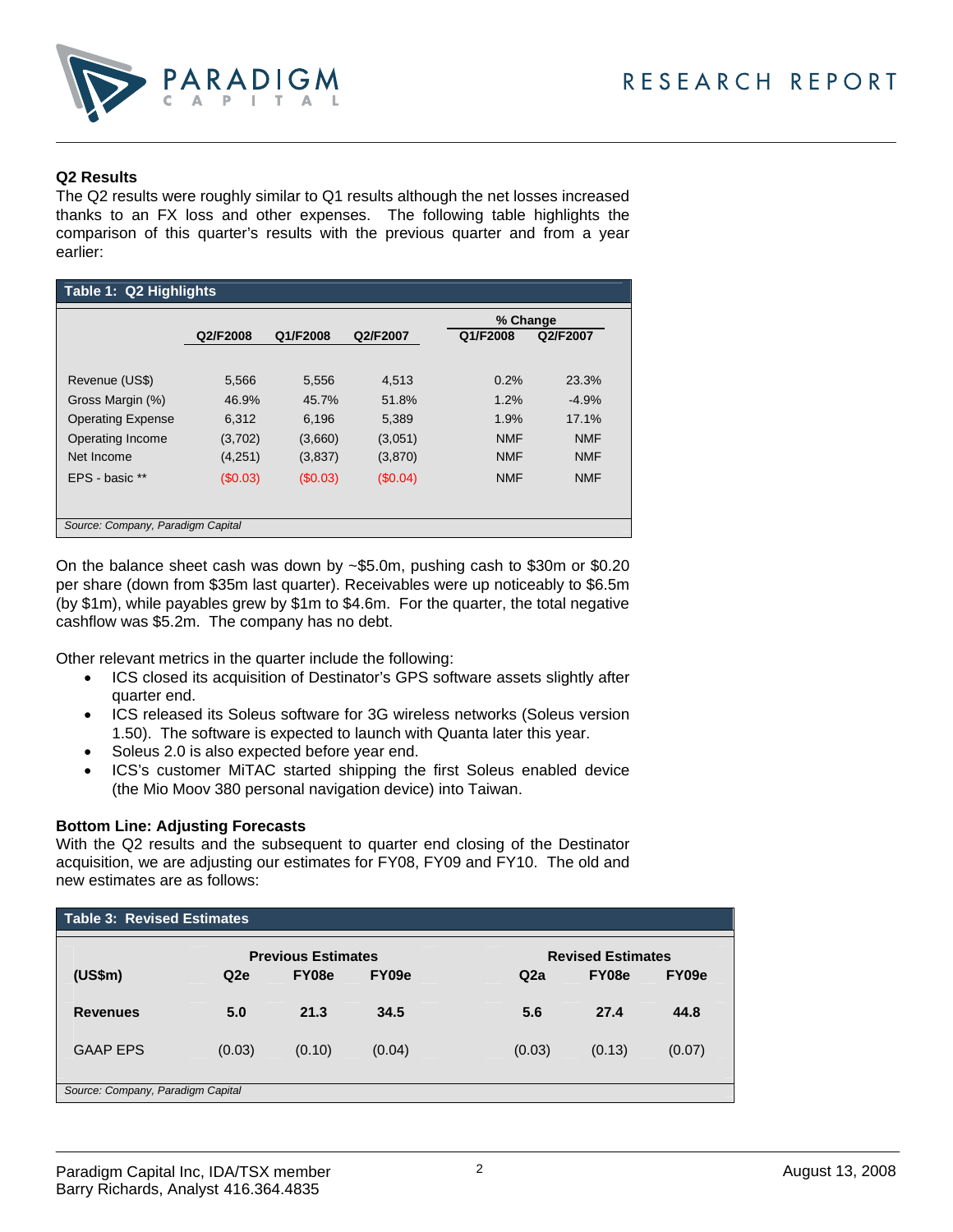

#### **Valuation**

The Q2 results saw modest improvements on the income statement over Q1 although losses grew and remain high at the company as it continues to chase new business. The Company also burned \$5m in the quarter and then used \$8.5m to help fund the acquisition of Destinator, leaving cash slightly above \$20m. Fortunately, the Soleus rollout continues to progress and revenues should ramp more aggressively in late 2008 and early 2009. Unfortunately, given the tougher economic environment and the tougher stock market it is a rough time to be losing money and still ramping Soleus.

As a result, we maintain our Buy rating but have lowered our target price to \$0.75 (from \$1.00) based on 3x sales (unchanged). We think that the stock is attractive long term but in the short term the market for small cap tech stocks is brutal, which makes for a tough ride for ICS.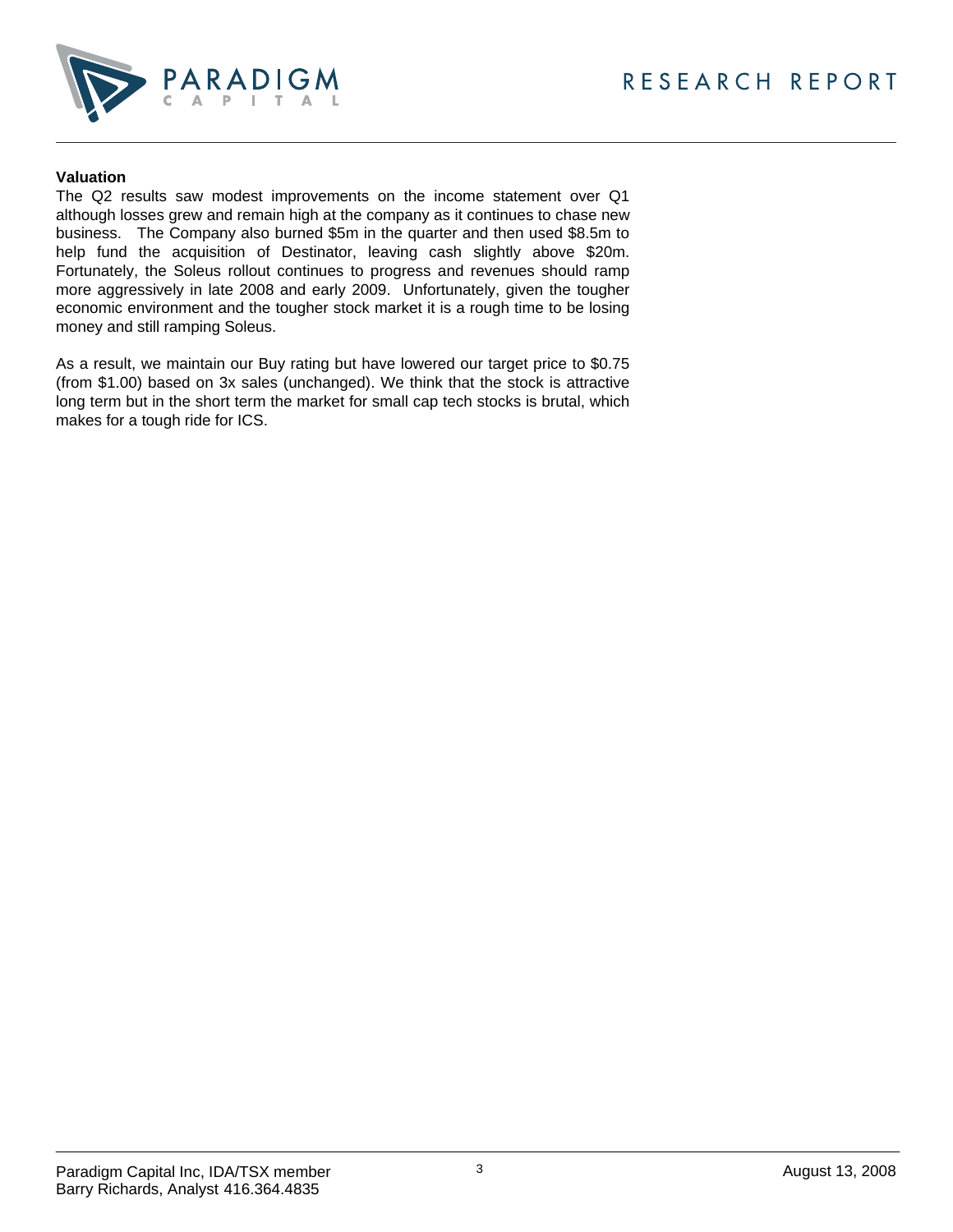

### **Table 3:**

| (in US\$ 000s) CAN GAAP         | Actual       | Actual      | <b>Stub</b>   | Actual             | Actual        | <b>Estimate</b> | Estimate    | <b>Estimate</b> | <b>Estimate</b> | <b>Estimate</b> |
|---------------------------------|--------------|-------------|---------------|--------------------|---------------|-----------------|-------------|-----------------|-----------------|-----------------|
| Fiscal year end December 31st   | <b>FY06</b>  | <b>FY07</b> | Dec-31        | Mar-08             | <b>Jun-08</b> | $Sep-08$        | Dec-08      | <b>FY08</b>     | <b>FY09</b>     | <b>FY10</b>     |
|                                 | (Aug)        | (Aug)       | (four months) |                    |               |                 |             |                 |                 |                 |
| Revenue                         | 18,658       | 19,706      | 5,221         | 5,556              | 5,566         | 8,000           | 8,250       | 27,372          | 44,750          | 65,000          |
| Y/Y Change                      | 6.4%         | 5.6%        |               | 10.6%              | 10.5%         | 56.5%           | 81.8%       | 38.9%           | 63.5%           | 45.3%           |
| Q/Q Change                      |              |             |               | 22.5%              | 0.2%          | 43.7%           | 3.1%        |                 |                 |                 |
|                                 |              |             |               |                    |               |                 |             |                 |                 |                 |
| <b>COGS</b>                     | 11,318       | 10,034      | 3,319         | 3,019              | 2,956         | 3,600           | 3,300       | 12,876          | 14,100          | 13,000          |
| <b>Gross Profit</b>             | 7,340        | 9,672       | 1,902         | 2,536              | 2,610         | 4,400           | 4,950       | 14,496          | 30,650          | 52,000          |
| Gross Margin                    | 39.3%        | 49.1%       | 36.4%         | 45.7%              | 46.9%         | 55.0%           | 60.0%       | 53.0%           | 68.5%           | 80.0%           |
|                                 |              |             |               |                    |               |                 |             |                 |                 |                 |
| R&D                             | 11,107       | 12,026      | 3,346         | 2,547              | 2,695         | 3,700           | 4,000       | 12,941          | 17,500          | 20,000          |
| % of Revenue                    | 59.5%        | 61.0%       |               | 45.8%              | 48.4%         | 46.3%           | 48.5%       | 47.3%           | 39.1%           | 30.8%           |
| <b>S,G&amp;A</b>                | 8,865        | 11,810      | 4,525         | 3,649              | 3,617         | 4,650           | 5,000       | 16,917          | 20,000          | 22,000          |
| % of Revenue                    | 47.5%        | 59.9%       |               | 65.7%              | 65.0%         | 58.1%           | 60.6%       | 61.8%           | 44.7%           | 33.8%           |
| <b>Operating Expenses</b>       | 19,971       | 23,836      | 7,871         | 6,196              | 6,312         | 8,350           | 9,000       | 29,858          | 37,500          | 42,000          |
| % of Revenue                    | 107.0%       | 121.0%      | 150.8%        | 111.5%             | 113.4%        | 104.4%          | 109.1%      | 109.1%          | 83.8%           | 64.6%           |
|                                 |              |             |               |                    |               |                 |             |                 |                 |                 |
| Operating Income                | $-12,632$    | $-14,164$   | $-5,969$      | $-3,660$           | $-3,702$      | $-3.950$        | $-4,050$    | $-15,362$       | $-6,850$        | 10,000          |
| % of Revenue                    |              |             |               | $-65.9%$           | $-66.5%$      | $-49.4%$        | $-49.1%$    | $-56.1%$        | $-15.3%$        | 15.4%           |
|                                 |              |             |               |                    |               |                 |             |                 |                 |                 |
| Interest Expense                | 692          | 609         | $-195$        | $-172$             | $-254$        | $-175$          | $-150$      | $-751$          | $-475$          | $-250$          |
| Depreciation                    | 1,471        | 821         | 284           | 212                | 211           | 800             | 825         | 2,048           | 3,360           | 3,500           |
| Writedowns                      | $\mathbf{1}$ | $\mathbf 0$ | 659           | $\mathbf 0$        | $\mathbf 0$   | 1,500           | $\mathbf 0$ | 1,500           | 0               | $\mathbf 0$     |
| <b>FX Loss</b>                  | 428          | 126         | 289           | $-215$             | 53            | $\overline{0}$  | $\mathbf 0$ | $-162$          | $\mathbf 0$     | $\mathbf 0$     |
| <b>Stock Based Compensation</b> | 915          | 669         | 230           | 284                | 283           | 300             | 300         | 1,168           | 1,200           | 1,200           |
| Other Expense                   | 124          | 294         | $\mathbf 0$   | 23                 | 159           | 125             | 135         | $\mathbf 0$     | $\mathbf 0$     | 0               |
|                                 |              |             |               |                    |               |                 |             |                 |                 |                 |
| Pretax Income                   | $-14,920$    | $-16,682$   | $-7,237$      | $-3,792.9$         | $-4,153$      | $-6,500$        | $-5,160$    | $-19,164$       | $-10,935$       | 5,550           |
| % of Revenue                    | $-80.0%$     | $-84.7%$    | $-138.6%$     | $-68.3%$           | $-74.6%$      | $-81.3%$        | $-62.5%$    | $-70.0%$        | $-24.4%$        | 8.5%            |
| Income Tax                      | 131          | 316         | 58            | 44                 | 98            | $\overline{0}$  | $\mathbf 0$ | $\mathbf 0$     | $\mathbf 0$     | $\Omega$        |
| Tax Rate                        | $-0.9%$      | $-1.9%$     | $-0.8%$       | 1.3%               | 1.3%          | 0.0%            | 0.0%        | 0.0%            | 0.0%            | 0.0%            |
|                                 |              |             |               |                    |               |                 |             |                 |                 |                 |
| Net Income                      | $-16,394$    | $-16,998$   | $-7,294$      | $-3,837$           | $-4,251$      | $-6,500$        | $-5,160$    | $-19,748$       | $-10,933$       | 5,550           |
|                                 |              |             |               | $-69.1%$           | $-76.4%$      | $-81.3%$        | $-62.5%$    | $-72.1%$        | $-24.4%$        | 8.5%            |
|                                 |              |             |               |                    |               |                 |             |                 |                 |                 |
| <b>Shares</b>                   | 67,618       | 94,182      | 119,493       | 131,129<br>131.129 | 151,002       | 162,000         | 162,125     | 151,564         | 162,413         | 175,000         |
| <b>Fully Diluted Shares</b>     | 67,618       | 94,182      | 119,493       |                    | 151,002       | 162,000         | 162,125     | 151,564         | 162,413         | 180,000         |
| Proforma EPS (Ex Special Items) | (\$0.24)     | (\$0.18)    | (\$0.06)      | (\$0.03)           | (\$0.03)      | (\$0.04)        | (\$0.03)    | (\$0.13)        | (\$0.07)        | \$0.03          |
|                                 | (\$0.24)     | (\$0.18)    | (\$0.06)      | (\$0.03)           | (\$0.03)      | (\$0.04)        | (\$0.03)    | (\$0.13)        | (\$0.07)        | \$0.03          |
|                                 |              |             |               |                    |               |                 |             |                 |                 |                 |
| Y/Y Change                      | 165.2%       | $-25.6%$    |               | $-42.9%$           | $-45.0%$      | $-23.9%$        | $-7.4%$     | $-27.8%$        | $-48.3%$        | $-208.9%$       |
| Q/Q Change                      |              |             |               | $-14.9%$           | $-3.8%$       | 42.5%           | $-20.7%$    |                 |                 |                 |
|                                 |              |             |               |                    |               |                 |             |                 |                 |                 |

*Source: Company, Paradigm Capital*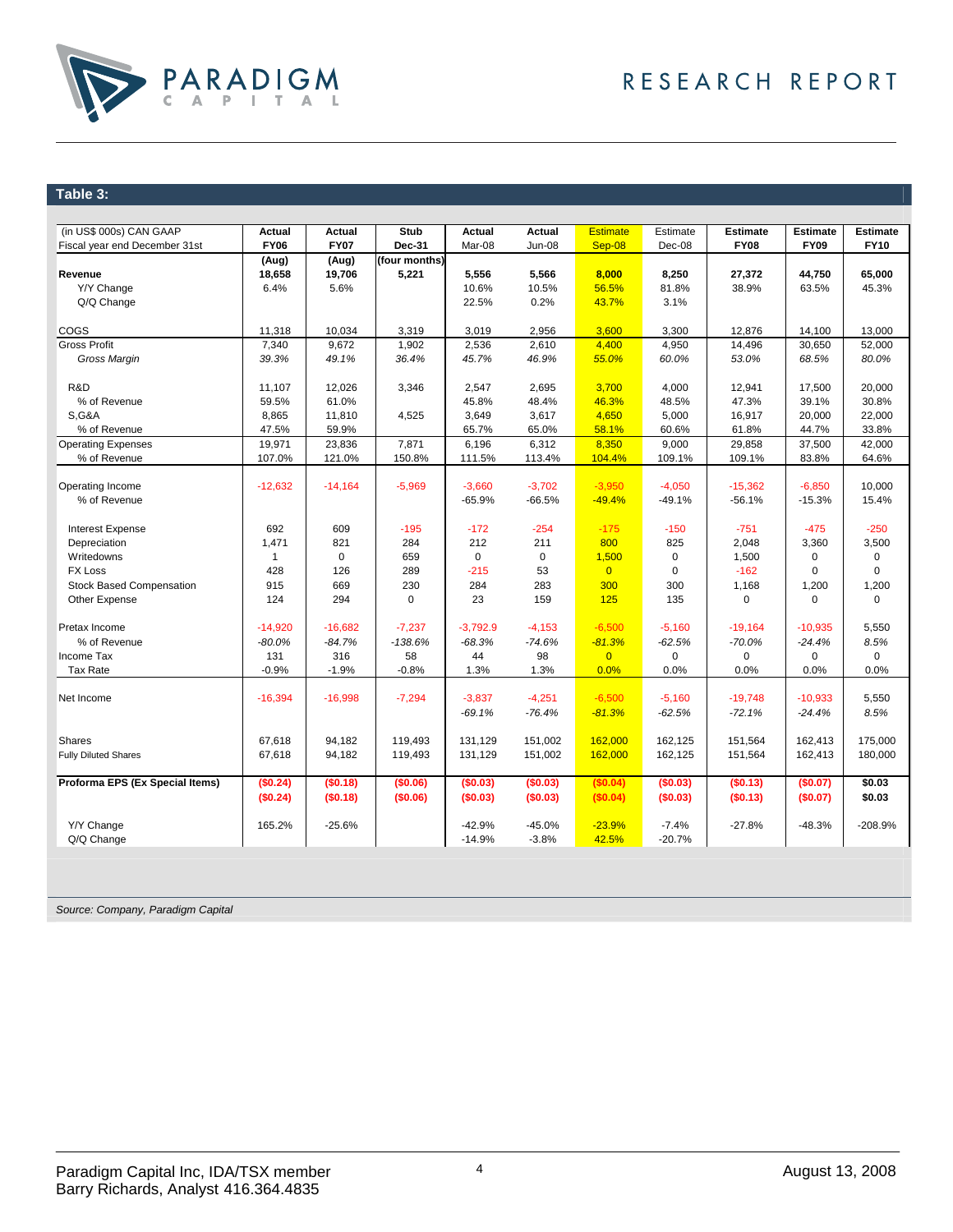

## **Table 4:**

| August 12, 2008                       |                |                |             |             |                |          |
|---------------------------------------|----------------|----------------|-------------|-------------|----------------|----------|
| <b>Balance Sheet</b>                  | 2005           | 2006           | 2007        | 2007*       |                |          |
| (in C\$ 000s)                         | Q <sub>4</sub> | Q <sub>4</sub> | Q4          | Stub        | Q <sub>1</sub> | Q2       |
| Fiscal year end December 31st         | Aug-05         | Aug-06         | Aug-07      | Dec-07      | Mar-08         | Jun-08   |
| Cash & Equivalents                    | 7,318          | 22,487         | 19,629      | 12,048      | 35,247         | 30,006   |
| Short-Term Investments                | $\mathbf 0$    | 0              | 0           | $\mathbf 0$ | 0              | 0        |
| <b>Accounts Receivable</b>            | 3,910          | 3,790          | 3,081       | 3,564       | 5,459          | 6,463    |
| Inventory                             | 134            | 111            | 16          | 103         | 51             | 0        |
| <b>Prepaid Expenses</b>               | 346            | 386            | 541         | 693         | 703            | 932      |
| <b>Total Current Assets</b>           | 11,708         | 26,774         | 23,267      | 16,407      | 41,460         | 37,401   |
| PP&E, Net                             | 981            | 1,361          | 1,479       | 1,398       | 1,473          | 1,790    |
| Goodwill                              | 14.190         | 14,190         | 14,190      | 14,190      | 13,823         | 13,916   |
| Intangible & Other                    | 1,213          | 1,134          | 397         | 411         | 623            | 2,058    |
| <b>Total Assets</b>                   | 28,091         | 43,458         | 39,333      | 32,406      | 57,379         | 55,164   |
| <b>Accounts Payable</b>               | 2,790          | 4,011          | 3,563       | 3,339       | 3,496          | 4,643    |
| Income Tax Payable                    | 263            | 219            | 423         | 244         | 195            | 271      |
| Notes Payable                         | $\Omega$       | $\Omega$       | $\mathbf 0$ | $\Omega$    | 0              | 0        |
| <b>Deferred Revenue</b>               | 837            | 543            | 703         | 1,164       | 1,259          | 1,220    |
| Other                                 | 0              | 0              | 15          | 16          | 16             | 63       |
| <b>Total Current Liabilities</b>      | 3,890          | 4,772          | 4,704       | 4,763       | 4,966          | 6,197    |
| Other Long Term Liabilities           | 261            | 230            | 184         | 137         | 109            | 188      |
| Note Payable                          | 0              | 7,618          | 0           | $\Omega$    | $\Omega$       | $\Omega$ |
| <b>Total Long Term Liabilities</b>    | <br>261        | 7,848          | <br>184     | <br>137     | <br>109        | <br>188  |
| <b>Total Liabilities</b>              | 4,152          | 12,620         | 4,889       | 4,901       | 5,075          | 6,385    |
| <b>Total Equity</b>                   | 23,939         | 30,839         | 34,444      | 27,505      | 52,304         | 48,779   |
| <b>Total Liabilities &amp; Equity</b> | 28,091         | 43,458         | 39,333      | 32,406      | 57,379         | 55,164   |
|                                       |                |                |             |             |                |          |
|                                       |                |                |             |             |                |          |

*Source: Company, Paradigm Capital*